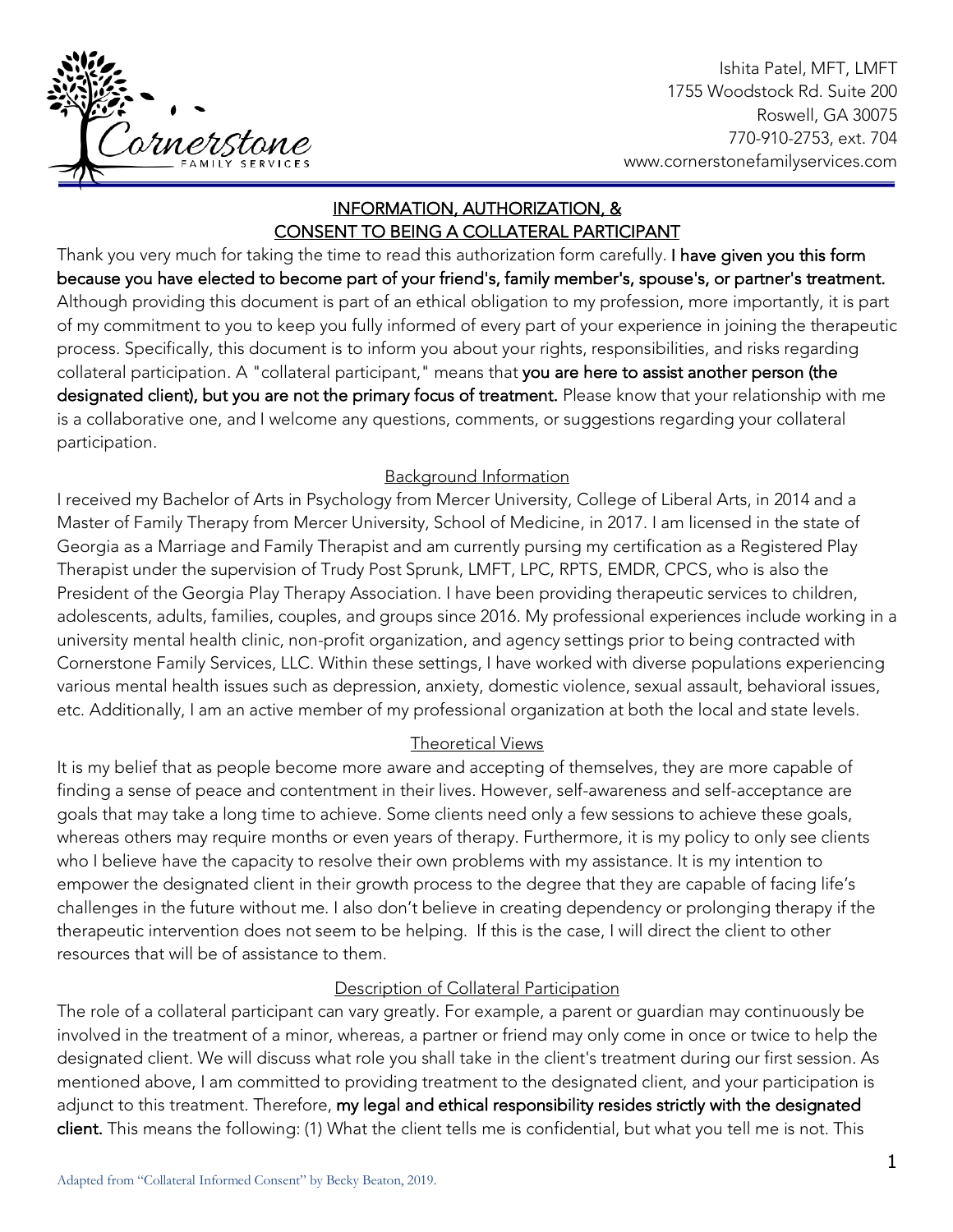isn't to say that I plan to divulge any information that you tell me to the public. However, I will not keep secrets from the client, and your information isn't protected by the same laws that the information given to me by the client is. (2) Although your participation as a collateral may help you psychologically; it also may not. My primary concern is for the client, and treatment will focus on the client's needs. However, I will be glad to give you other resources for your own treatment if necessary. (3) I will keep a clinical record for the designated client only. Any notes I take regarding your participation will go into the client's chart. The client has the right to access his/her chart, whereas, you do not have the right to access this chart without the client's written permission. Parents have a legal right to a minor's chart, but not an ethical right. (4) I will give the client a diagnosis for treatment purposes and, if applicable, for insurance filing. However, I will not give a collateral participant any kind of diagnosis.

#### Parents as Collateral Participants (if applicable)

Due to the sensitive nature of counseling and the fragile stage of development that your child is currently experiencing, forming a therapeutic bond with me, as their therapist, is very critical at this point. It is important that your child feel safe and comfortable discussing personal and private topics with me. In effort to respect the privacy and sensitive needs of your child, I will not be discussing the content of therapy sessions with you in detail. It is my hope that through the therapeutic process new skills and insights will be gained by your child, so they can discuss these sensitive topics with you in their own time. If your child is too young to do this, we will definitely have family meetings to assist in this process. However, if at any time I make the assessment that your child is in danger or might be dangerous to others, if abuse/neglect is suspected or reported, or if there are any other concerns related to the health and welfare of your child, you will be notified immediately so that the necessary actions and precautions can be taken.

#### Confidentiality & Records

As mentioned above, your communications with me will become part of a clinical record of treatment for the designated client, and it is referred to as the client's Protected Health Information (PHI), protected by both federal and state law. The PHI will be kept in a file stored in a locked cabinet in a locked office. Additionally, the PHI of the client is confidential, with the following exceptions: (1) the client directs me to tell someone else and signs a "Release of Information" form; (2) I determine that the client or you are a danger to yourself or to others; (3) the client or you report information about the abuse of a child, an elderly person, or a disabled individual who may require protection; (4) the sessions are being billed to an insurance company, and the client's insurance company requires me to submit information about treatment for claims processing or utilization review; or (5) I am ordered by a judge to disclose information. Regarding an order by a judge, my license does provide me with the ability to uphold what is legally termed "privileged communication." Privileged communication is the client's right to have a confidential relationship with a therapist. This state has a very good track record in respecting this legal right. If for some unusual reason a judge were to order the disclosure of the client's private information, this order can be appealed. I cannot guarantee that the appeal will be sustained, but I will do everything in my power to keep what the client says confidential. However, you should be aware that if a judge orders the disclosure of your information, I do not have the legal authority to maintain your confidentiality. I only maintain that authority with the designated client. Additionally, it is expected that you will maintain the confidentiality of the client in your role as a collateral participant. If at any point we, as a team, determine that family or couples therapy is more appropriate than collateral participation, then you will be afforded all the rights to confidentiality that currently reside with the designated client. Please feel free to discuss this with me if you have concerns.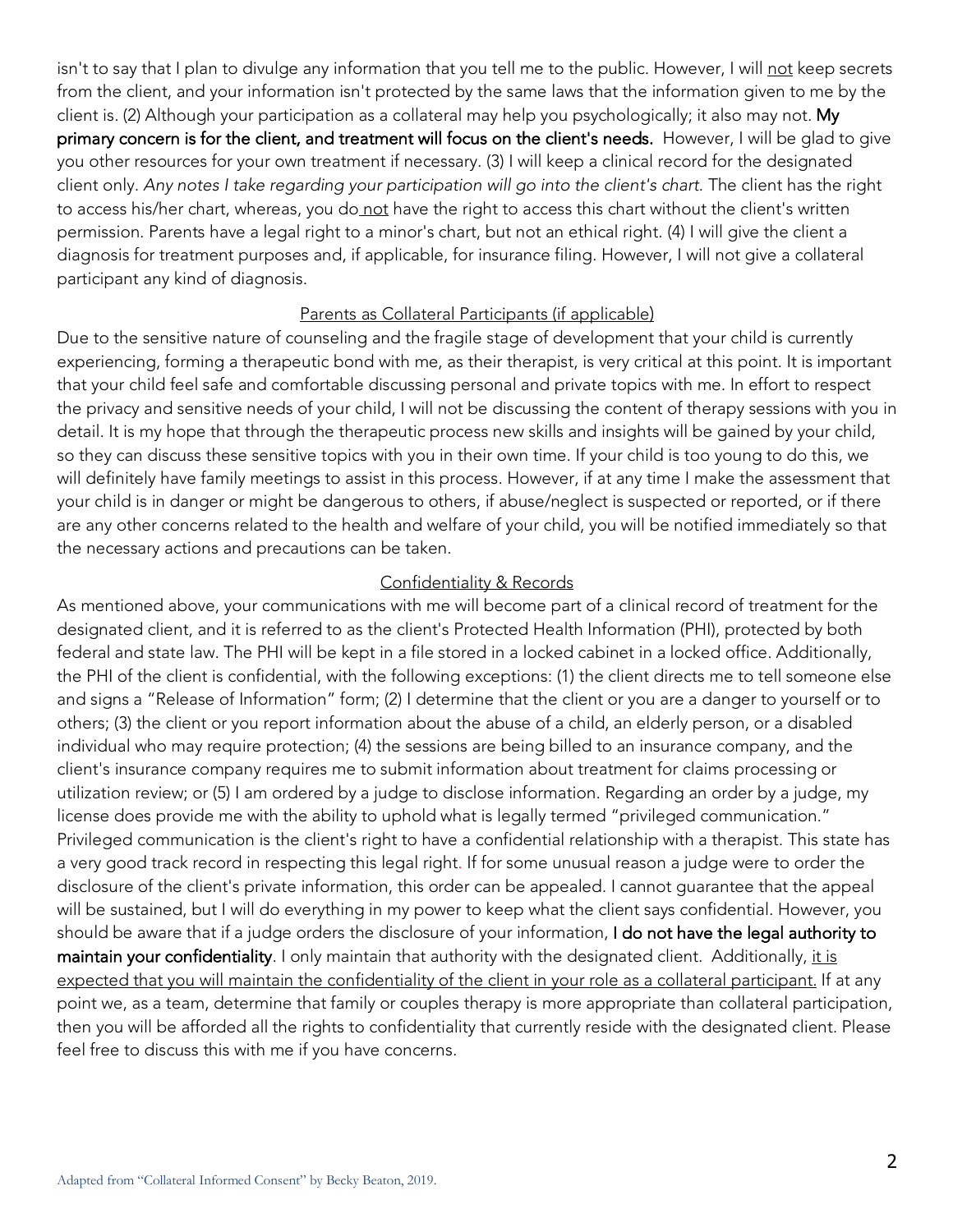### Structure and Cost of Sessions

Each therapy session lasts 45-50 minutes. As a collateral participant, you will be invited into therapy session(s) in order to assist in the client's treatment. As such, the client and/or client's parent is financially responsible for session payments.

### Cancellation Policy

As a collateral participant, the client and myself expect you to attend all scheduled sessions in order to assist in the client's treatment. I understand that "life happens" and that unexpected interruptions occur particularly with children and adolescents, but I do expect you to inform the client if you will not be able to attend a scheduled session. If you need to cancel your appointment, please inform the client NO LATER THAN 24 HOURS PRIOR to your scheduled appointment. The client is financially responsible and will be charged the full session fee that is cancelled with less than 24 hours notice. Cornerstone Family Services requires all clients to provide a credit card number to keep on file in the case of missed or cancelled appointments. This information is kept in a confidential file that is locked at all times. If you "no show" or cancel your appointment without giving a 24-hour notification to the client, the cancellation charge will be charged to the client's card. Please note that insurance companies do not reimburse for missed appointments.

## Professional Relationship, Protecting Your Privacy, and Social Media

Because of the nature of therapy, the designated client and your relationship with me has to be different from most relationships. It may differ in how long it lasts, the objectives, or the topics discussed. It must also be limited to only a professional relationship. If you or the client and I were to interact in any other ways, we would then have a "dual relationship," which could prove to be harmful to the client or you in the long run and is, therefore, unethical in the mental health profession. Dual relationships can set up conflicts between the therapist's interests and the collateral's or client's interests, and then the collateral's or client's interests might not be put first. In order to offer all of my clients and their collateral participant's the best care, my judgment needs to be unselfish and purely focused on your needs. This is why your relationship with me must remain professional in nature. To abide by this code, I am not able to accept any requests to friend, like, or otherwise connect via the web or social media sites such as Instagram, Facebook, LinkedIn, and Twitter.

Another example of a dual relationship is when a therapist attempts to treat close friends or multiple family members as separate individual clients. It's nearly impossible to focus on the needs of one individual without affecting the needs of others involved. Therefore, it is not advised in our profession, and I cannot also become your individual therapist. If you determine that you would like your own therapist, I'll be glad to help you find another therapist to be of assistance.

One question you may have is if a collateral participant ever becomes a formal client of mine. The only time this might occur is if we collectively decide that couples or family therapy is more appropriate and beneficial to all parties. However, if I've had multiple sessions with the designated client and already developed a strong alliance, I will most likely refer couples or family therapy out to another professional. This will prevent a dual relationship as described above and allow for unbiased service to the couple or family.

You should also know that therapists are required to keep the identity of their clients and collaterals confidential. For your confidentiality, I will not address you in public unless you speak to me first. I also must decline any invitation to attend gatherings with your family or friends. Lastly, when this relationship is completed, I will not be able to be a friend to you like your other friends. In sum, it is my duty to always maintain a professional role. Please note that these guidelines are not meant to be discourteous in any way, they are strictly for the client's and your long-term protection.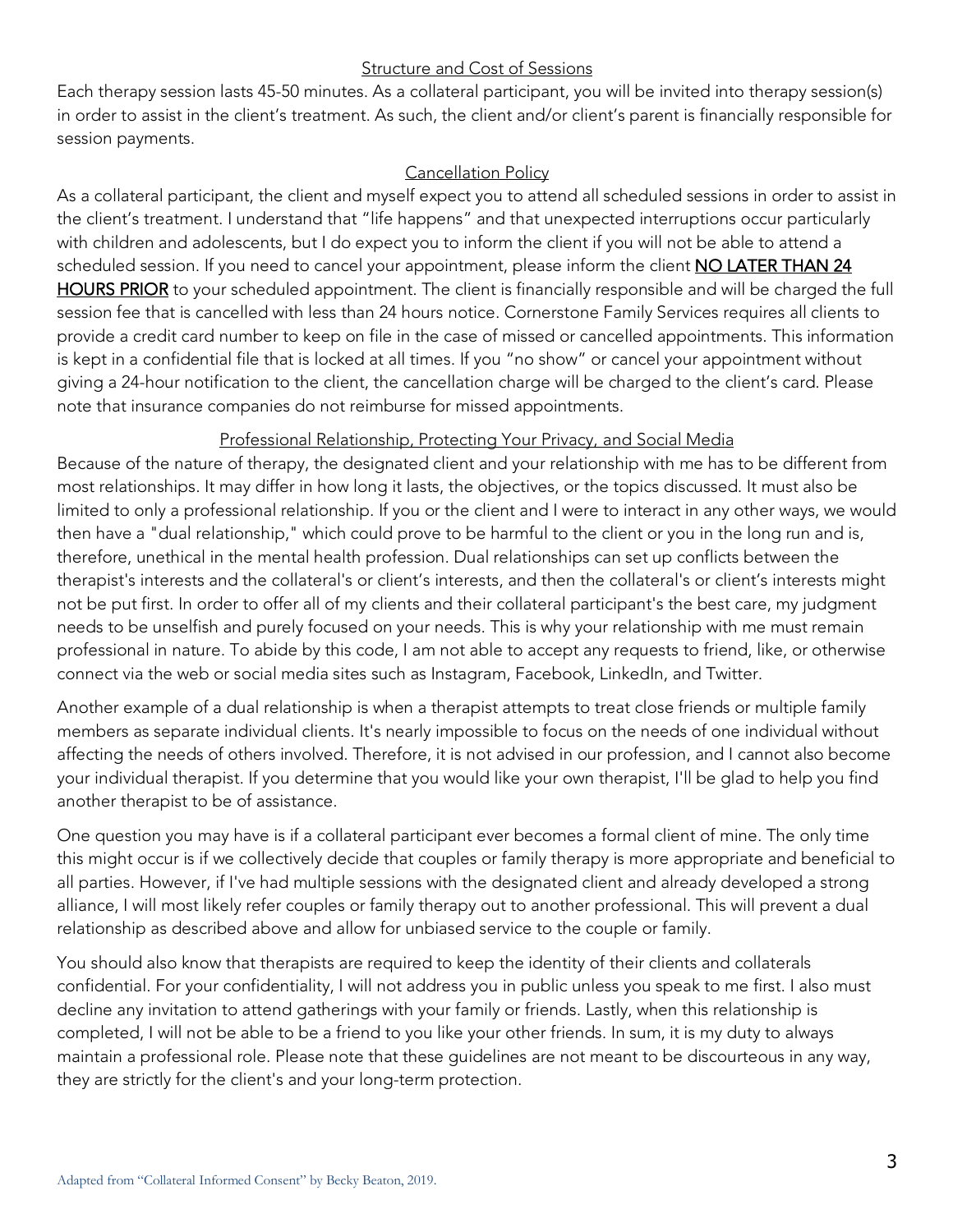## Supervision/Case Consultation

Supervision/case consultation helps to ensure that the client is receiving the best of care and that appropriate measures are being taken to ensure that their needs are being met. I have contracted with a State Board approved supervisor to oversee cases that I feel the need to seek guidance on. This supervisor is legally bound to all the confidentiality restrictions listed above. The designated client's case may or may not be discussed with a supervisor, or in case consultation, at some point during their work with me, which means that your participation as a collateral participant may or may not be discussed. During supervision/case consultation, I do not disclose names of clients or specific identifying information. If you have any questions about this process, you are encouraged to ask them at any point during your time in therapy. I am currently under the supervision of Trudy Post Sprunk, LMFT, LPC, RPTS, EMDR, CPCS as I pursue my certification as a Registered Play Therapist.

### In Case of an Emergency

Ishita Patel, MFT, LMFT, does not provide emergency services. I do not carry a pager, and I am not available at all times. I do not carry a beeper nor am I available at all times. If at any time this does not feel like sufficient support for the person you are here to support, please feel free to inform me, and we can discuss additional resources for the designated client or transfer the case to a therapist or clinic with 24-hour availability. However, if you are feeling that I'm not giving *you* enough support, this is a good indication that you might need to seek individual therapy for your own needs, which is discussed in the next section. Generally, I will return phone calls within 24-48 hours. If you or the designated client has a mental health emergency, I encourage you not to wait for a call back, but to do one or more of the following:

- 1. Call Ridgeview Institute at 770.242.4567 or Peachford Hospital at 770.454.5589
- 2. Call 911
- 3. Go to the emergency room of your choice
- 4. Georgia Crisis and Access Line (GCAL) 1.800.715.4225 (available 24/7)
- 5. Cobb County Mental Health Crisis Line 770.422.0202
- 6. Fulton County Mental Health Crisis Line 404.730.1600

## Statement Regarding Ethics, Client Welfare & Safety

I assure you that my services will be rendered in a professional manner consistent with the ethical standards of theAmerican Association for Marriage and Family Therapy*.* I make it a priority to be familiar with the AAMFT Code of Ethics and to structure my practice to follow those guidelines. If at any time you feel that I am not performing in an ethical or professional manner, I ask that you please let me know immediately. If we are unable to resolve your concern, I will provide you with information to contact the Georgia Association for Marriage and Family Therapy and the American Association for Marriage and Family Therapy, both which govern my profession.

Due to the very nature of psychotherapy, as much as I would like to guarantee specific results regarding your participation or the therapeutic goals of the designated client, I am unable to do so. However, with your participation, we will work to achieve the best possible results for the client as well as your relationship with them.

Additionally, as a support person for the client, it is important for you to know that at times people find that they feel somewhat worse when they first start therapy before they begin to feel better. This may occur as the client begins discussing certain sensitive areas of their life while in a session. However, once we are able to target the specific treatment needs for the client and the particular modalities that work the best, help is generally on the way.